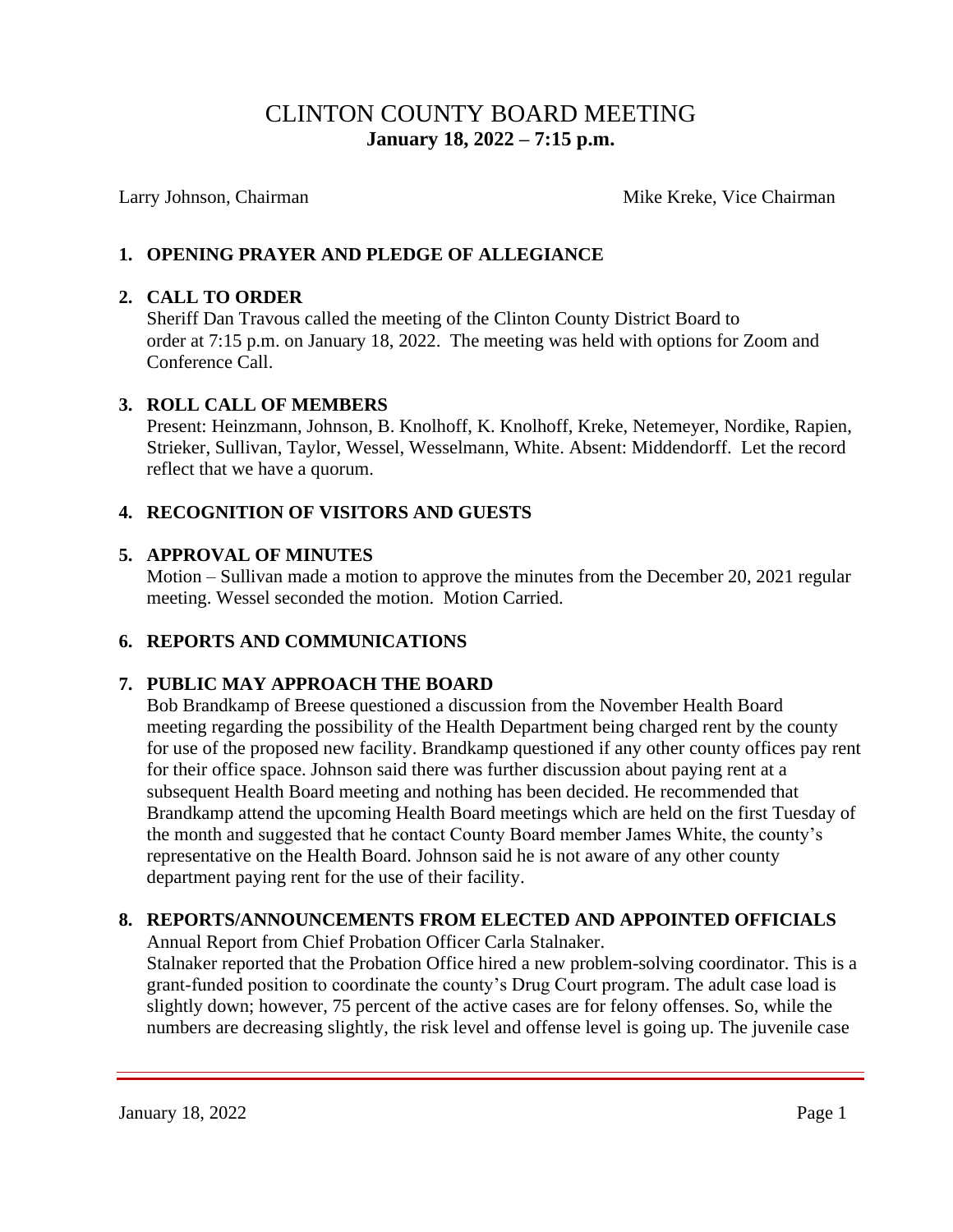load has remained about the same. The department has been part of the Redeploy Illinois Grant program for 15 years and the dollar amount increased this year. The county currently has 13 youth involved in the grant program which provides funding for psychological services, tutoring, mentoring, transportation, in-home treatment, food assistance and other necessary services which would otherwise be unavailable. Stalnaker gave an overview of youth receiving detention services. As for drug monitoring, the department did over 1,300 drug tests in 2021. Cannabis is still the highest drug detected; however, there were 77 positive tests for meth, 25 for Fentanyl, 21 for Ecstasy and eight for Oxycodone. Stalnaker anticipates an increase in Fentanyl usage in the future. As for the juvenile population, there were three positive tests for alcohol and two for meth. Restitution and probation service fees remained fairly standard. A signed waiver for liability has been implemented for anyone doing public service work through the probation office. However, due to Covid, there's been a reduction in public service work ordered. Stalnaker gave a report on Drug/Treatment Court and the success of the program. The department received an Adult Redeployment Grant this year which will enable the hiring of a new employee and another probation officer. They will also be adding a High-Risk Offender Program to the Drug/Treatment Court.

### **9. STANDING COMMITTEES**

- a. Zoning/Subdivision Committee Craig Taylor
	- 1. Zoning Report Jami Staser
		- i. Motion to Approve Request to Rezone Approximately 10 acres from  $(A)$ Agricultural to (R-1) Residential in Lookingglass Township on Court Road. Owned by KMJK of Illinois, LLC c/o Mike Kniepman. B. Netemeyer made a motion for a roll call vote. White seconded the motion. Heinzmann (Yes); Knolhoff, B (Yes), Knolhoff, K (Yes); Kreke (Yes); Middendorff (Absent); Netemeyer (Yes); Nordike (Yes); Rapien (Yes); Strieker (Yes); Sullivan (Yes); Taylor (Yes); Wessel (Yes); Wesselmann (Yes); White (Yes). Motion Carried 13-0.
		- ii. Staser reviewed the annual Housing Report showing the number of stick-built homes built in 2021. The report shows 82 permits issued with the county zoning office and local municipalities each issuing 41 permits. This does not include any modular or manufactured homes. A total of 205 building permits were issued in the county and that includes all projects. There were 13 divisions of land approved by the Subdivision Committee. Staser also presented a report on the Enterprise Zone which shows the number of tax certificate exemptions issued for commercial construction projects in 2021.
- b. Economic Development/Enterprise Zone Keith Nordike No Report
- c. Tourism Committee Jim Sullivan Sullivan presented a bill from Acorn Internet Services which was referred to the Finance Committee.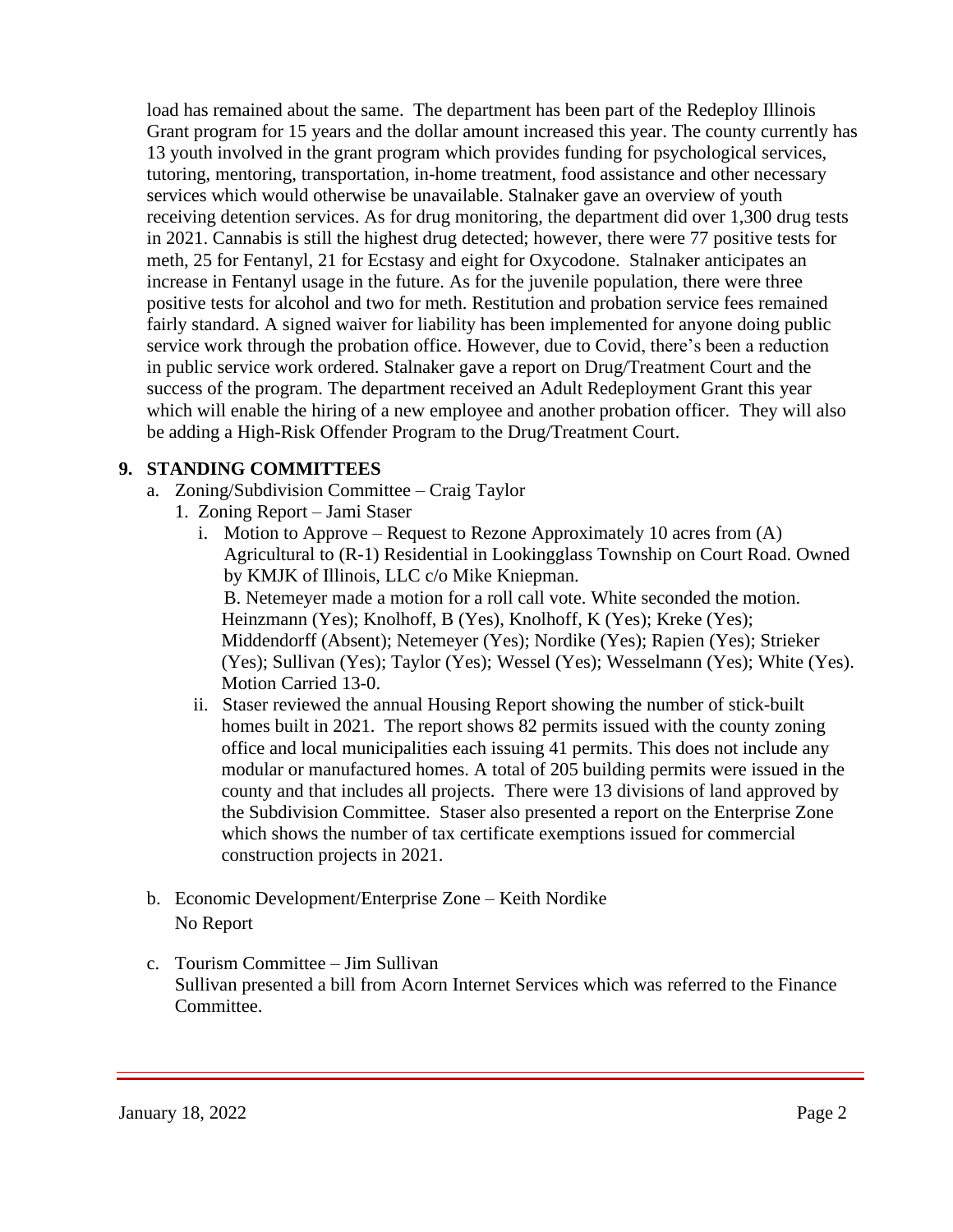- d. Environmental Concerns/Unincorporated/Solid Waste Nelson Heinzmann No Report
- e. Assessment Committee Bryan Wessel Wessel reported there were 163 parcels with ownership transfers which is down two from the previous year. The Board of Review has reviewed 50 appeals submitted in 2021 and hearings on those appeals are set for Jan. 25 and 26. The tentative state multiplier is 1.000. There are still four PTAB appeals pending from 2019.
- f. Insurance/ICIT Nelson Heinzmann

 Heinzmann reported on the Jan. 13 committee meeting. The monthly Einstein Consulting report showed total fees are down 12 percent as compared to this time last year, pharmacy expenses were down slightly, medical claims were down 5 percent and fixed costs were down 32 percent. The committee has been discussing implementation of Flexible Spending Accounts, an optional new benefit for employees, and the use of stand alone imaging centers versus hospital imaging services. All county employees are invited to attend the next Insurance Committee meeting at 7 p.m. on Feb. 10 to learn more. If there is enough interest, there will be a roll-out meeting before the re-enrollment period on May 1.

g. Facilities Committee – Ken Knolhoff

 K. Knolhoff reported that Elliott Data Systems is meeting at the courthouse Jan. 19 to discuss details of the new secure entry system. Flooring in the State's Attorney's break room has been replaced. One of the three furnaces in the Health Department broke down and had to be replaced. A blower fan was replaced on a second unit. The county took bids on the courthouse roof replacement and new HVAC system. Awarding the bids was tabled until next month.

- h. Animal Control/County Farm Committee Craig Taylor
	- 1. Motion Approve Contract for 3-Year County Farm Lease Taylor reported that the county sought bids for the farm lease but delayed opening the bids until Jan. 13 to ensure that proper fertilizer was applied to the farm ground. The top bid for the next three-year contract was Roy Schmitt of Trenton who bid \$320 per acre plus payment of property taxes on the farm ground. Taylor made a motion for a roll call vote. Rapien seconded the motion. Heinzmann (Yes); Knolhoff, B (Yes), Knolhoff, K (Yes); Kreke (Yes); Middendorff (Absent); Netemeyer (Yes); Nordike (Yes); Rapien (Yes); Strieker (Yes); Sullivan (Yes); Taylor (Yes); Wessel (Yes); Wesselmann (Yes); White (Yes). Motion Carried 13-0.
	- 2. The committee discussed the multi-purpose building at the County Farm with a tentative April start date. In the past month there were 24 new dogs taken in with 16 strays, seven surrendered and three on rabies hold. There were 22 cats with seven strays, three surrendered, five on hold, 16 rescued and one put down.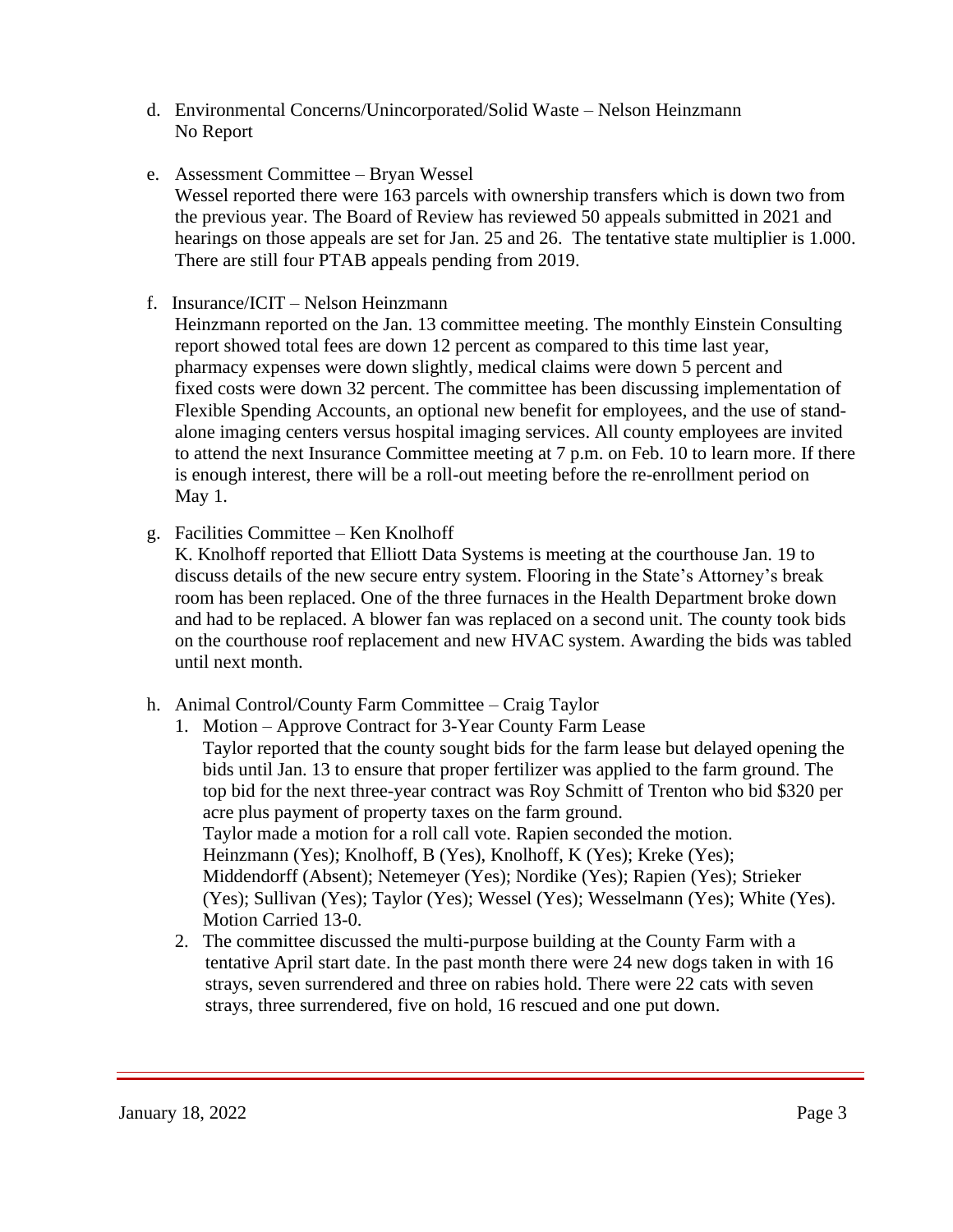- i. Education Committee James White No Report
- j. Veterans Committee Bob Netemeyer No Report
- k. Finance/Health/Revolving Loan Committee/General Services/Judiciary Brad Knolhoff 1. Treasurer's Monthly Report – Denise Trame
	- Motion to Approve the Monthly Budget and Financial Report for November. B. Knolhoff made a motion to approve the Treasurer's Monthly Report. Taylor seconded the motion. Motion Carried. Trame reported the county received an oil check for \$10,724.55 and \$7,804.87 was collected for video gaming last month. The Treasurer's Office completed its final mobile home distribution on January 10 for \$47,603.56.
	- 2. B. Knolhoff said the committee heard from vendor representatives for the proposed radio system. No action has been taken; however, the committee is reviewing vendor references. Kevin Terveer, executive director of Southwestern Illinois Metropolitan and Regional Planning Commission (SIMAPC), spoke about services offered by SIMAPC and the fees charged for those services. The committee reviewed the preliminary plan for the new Health Department building and discussed mutual expectations of the county and the Health Board for moving forward with the project. Diane Luitjohan, executive secretary for the State's Attorney, presented information on a software program to assist with managing and filling Freedom of Information Act (FOIA) requests. The committee met with the city of Carlyle regarding water and sewer extensions related to the new multi-purpose building at the County Farm. The two entities have reached a general consensus principle on moving forward, and an intergovernmental agreement may be adopted in the future.
- l. Law Enforcement/EMA/Welfare/Safety/Liquor James White

White reported that Sheriff Dan Travous discussed lake patrol costs noting that the county profited \$13,261 covering the lake last year. The county received an hourly increase in reimbursement pay from the Corps of Engineers and is considering a change in the wage structure for the deputies on lake patrol. White expressed appreciation to the Sheriff's Department for its part in apprehending a suspect involved in a hostage situation in rural Carlyle. White said the sheriff and his team did a fantastic job. Renovations to the EMA building are still on track for a spring completion.

1. Motion to Approve Purchase of EMA vehicle.

EMA will be trading in two older vehicles for \$1,500 per car and purchasing a 2012 Dodge Ram truck for \$27,289. Sullivan made a motion for a roll call vote. Nordike seconded the motion.

 Heinzmann (Yes); Knolhoff, B (Yes), Knolhoff, K (Yes); Kreke (Yes); Middendorff (Absent); Netemeyer (Yes); Nordike (Yes); Rapien (Yes); Strieker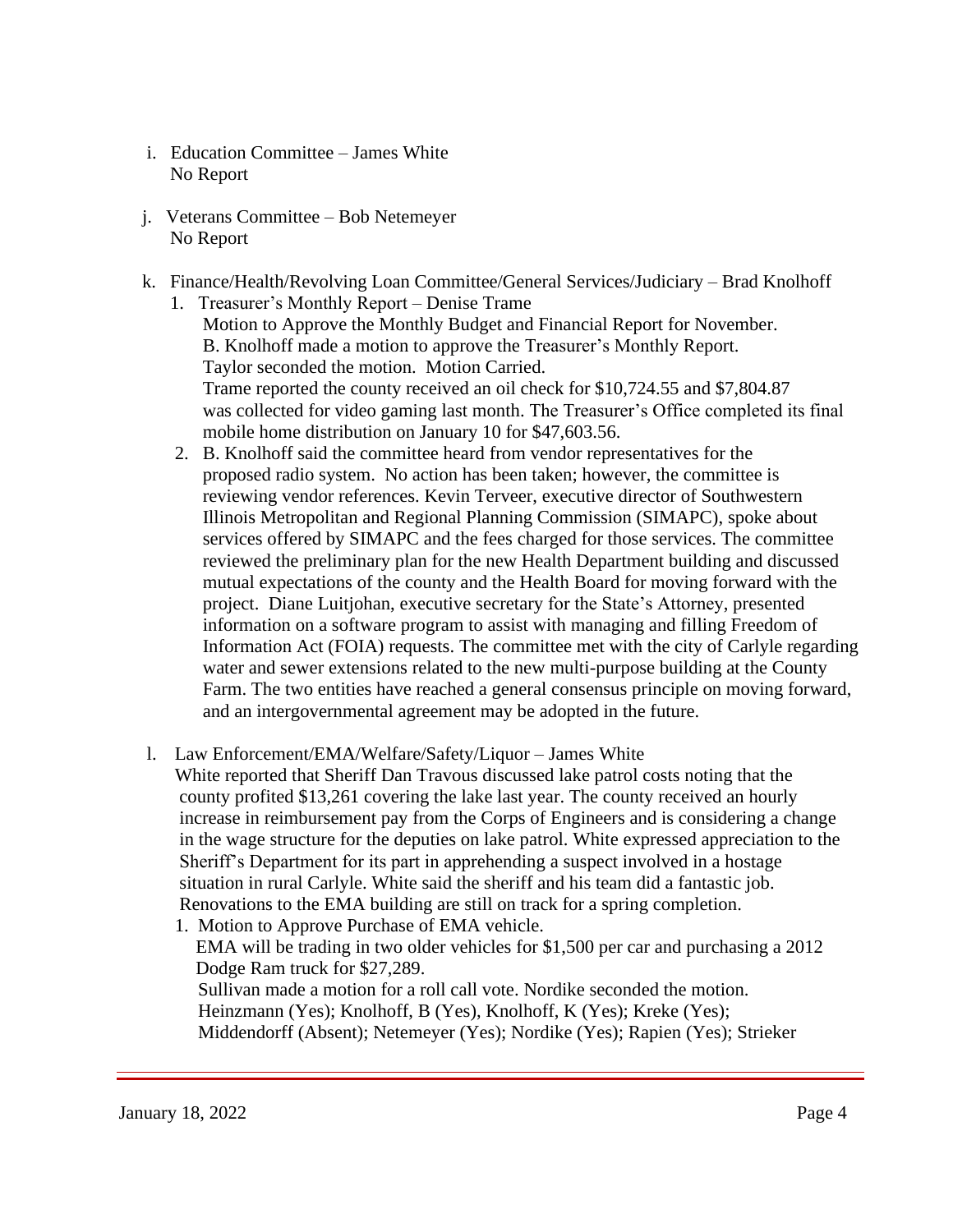(Yes); Sullivan (Yes); Taylor (Yes); Wessel (Abstain); Wesselmann (No); White (Yes). Motion Carried 11-1 with 1 Abstain.

- m. Road and Bridge Committee Bryan Wessel
	- 1. Highway Engineer's Report Dan Behrens

Bids were opened Jan. 4 to supply rock for the county and the various townships. Seven bidders submitted bids on 52 different items. For the townships, Beelman Logistics was awarded 26 of the items, two went to Cal Trucking, 12 to Brink Brothers, one to Timmermann Milk Service, four to Wilke Truck Service and three to Zachry Farms. For the county, Beelmann was low bidder on the CA-6, slag and rip rap, and Brink Brothers was low on the CA-16 chips.

- i. Motion to Approve Resolution to Award Township Motor Fuel Tax Rock Bids. Wessel made a motion for a roll call vote. Heinzmann seconded the motion. Heinzmann (Yes); Knolhoff, B (Yes), Knolhoff, K (Yes); Kreke (Yes); Middendorff (Absent); Netemeyer (Yes); Nordike (Yes); Rapien (Yes); Strieker (Yes); Sullivan (Yes); Taylor (Yes); Wessel (Yes); Wesselmann (Yes); White (Yes). Motion Carried 13-0.
- ii. Motion to Approve Resolution to Award County Motor Fuel Tax Rock Bids. Rapien made a motion for a roll call vote. Taylor seconded the motion. Heinzmann (Yes); Knolhoff, B (Yes), Knolhoff, K (Yes); Kreke (Yes); Middendorff (Absent); Netemeyer (Yes); Nordike (Yes); Rapien (Yes); Strieker (Yes); Sullivan (Yes); Taylor (Yes); Wessel (Yes); Wesselmann (Yes); White (Yes). Motion Carried 13-0.

 Behrens reported that additional money will have to be appropriated for improving the curves on Albers Road. Most of that project is funded through the Rebuild Illinois program, and the plans have been waiting on approval at the Illinois Department of Transportation for about six months. The county has plans to repair a bridge on Hamel Road through the Township Bridge Program. A box culvert on Huey Road will be widened and replaced in the future, and another section of Walnut Street in Breese may need to be replaced. The department is hoping to resurface Breese-Germantown Road late this summer which will include three feet of shoulder widening.

 Nordike asked what was going on in the village of St. Rose along St. Rose Road. Behrens said there is pipe work that the county will be backfilling; however, the county's Gradeall excavator has been down for two months. Nordike asked about renting equipment to complete the work. The village paid for the materials and the county is providing the labor, but Behrens said he did not look into renting a Gradeall. Nordike questioned if the county took care of fixing the waterline that was hit on Huey Road. Behrens said it was fixed and turned into the insurance company. Johnson said the cost of the repair was \$6,956, and Behrens said a lot of that cost was for moving the waterline which would have been necessary with the upcoming bridge replacement on Huey Road. Nordike questioned why employee Highway employee Ron Becker has 57,469 miles on his truck which is only 2-1/2 years old. Nordike said with vacation days and holidays deducted, that equates to roughly 130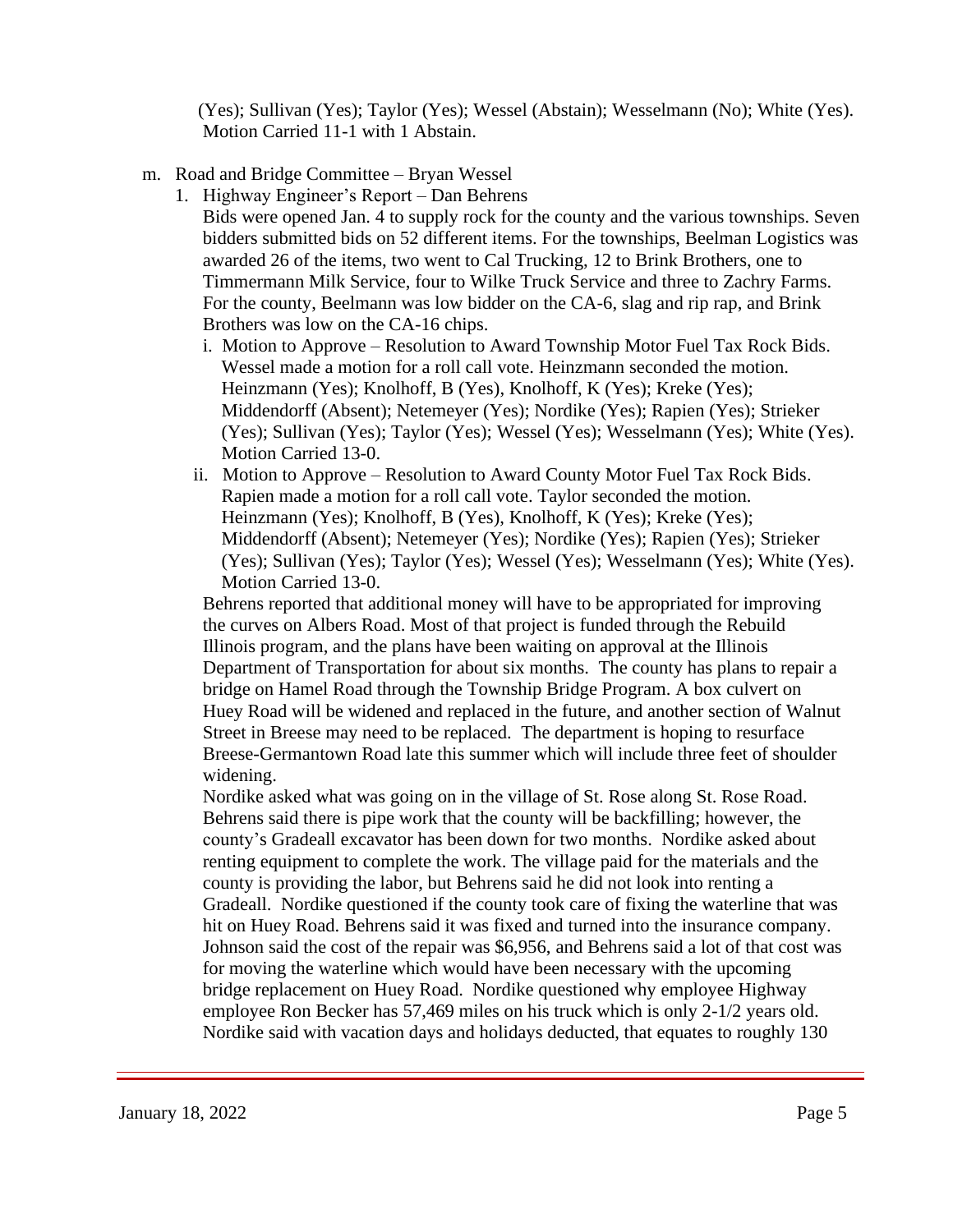miles per day. Behrens said Becker is responsible for inspecting the roads throughout the county, meeting with various people and managing job sites. Behrens said Becker brings back lists of items that need to be addressed. Nordike asked if those lists are documented. Behrens said they are probably not documented in a manner that Nordike is referring to; however, a work list is created and the items are checked off as completed. Nordike mentioned reducing Becker's overtime. Behrens said Becker had been coming in 15 or 30 minutes early and not charging the county for it. Now, since a timeclock was implemented, Becker has been coming in early and leaving after eight hours to avoid overtime. Behrens said a daily log is kept to document the jobs that employees are working on, and this record is needed for Motor Fuel Tax fund reimbursement. Nordike asked if the board members could get a copy of that log each month. Nordike questioned about overtime received in March 2021, and Johnson suggested that he further discuss his concerns at Behrens' office. Johnson commented about the overtime stating that when the Sheriff's Office was being questioned about overtime, they were going over budget; whereas, the Highway Department's overtime has not put them over budget.

 n. Personnel/Labor Committee – Mike Kreke Kreke said the letter of resignation and payout figures for Kyle Schulte, who is leaving the Sheriff's Department, are included in the Accounts Payable. The requested payout is within the limits of the contract.

#### **10. SPECIAL COMMITTEES**

- a . 708 Mental Health Board/Area Agency on Aging James White No Report.
- b. County Health James White
	- 1. White said the Health Department had revenue in November of \$59,195.49 and expenses of \$78,156.54 for a loss of \$18,961.05. Total cash on hand is \$1,070,821.60, and cash flow is based on how the grant funding is received. Several parents from the Carlyle School District attended the meeting to voice their concerns regarding the Health Department's contract tracing policies and other issues. Administrator Chris Leidel and board president Dr. Brian Klostermann highlighted some of the changes from the Illinois Department of Public Health and said some of those changes were implemented as of Jan. 13. The Health Department will continue talking with Carlyle School District to improve services. B. Knolhoff asked if the temporary employees who were hired for contract tracing are still employed. White said their future employment will depend on grant funding. The Health Board reviewed plans for the proposed new building, and these plans were later presented to the Finance Committee. The Health Board is hoping to move forward with construction this year.
	- 2. Motion to Approve Health Department Monthly Report White made a motion to approve the Health Department Monthly Report. Wessel seconded the motion. Motion Carried.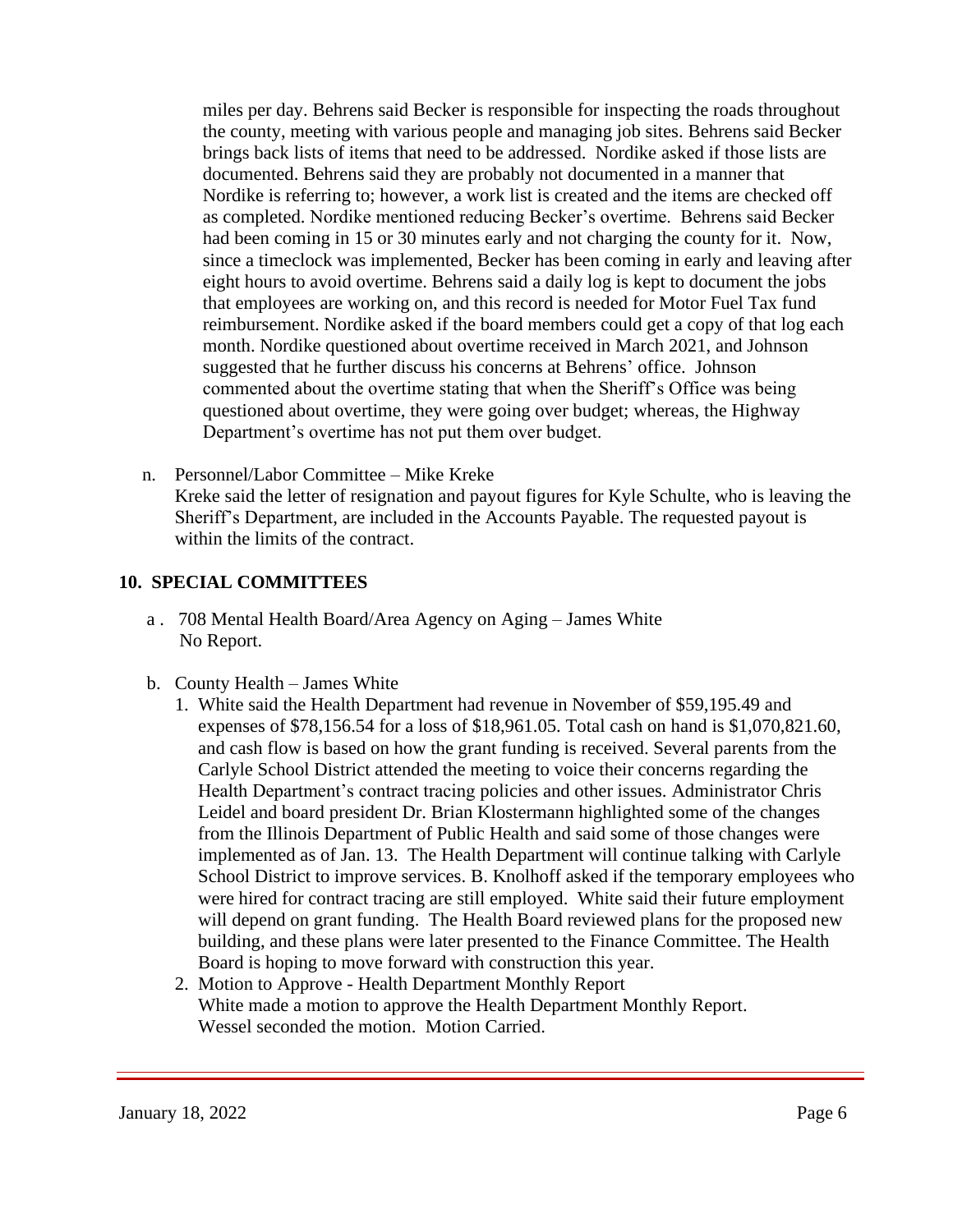- c. GIS Committee Craig Taylor No Report
- d. 911 Committee Mike Kreke Kreke said the 2022 NextGen grant is due February 1, and as of the meeting date, the requested funding was a little over \$51,000.
- e. Technology Support James White White said anyone who utilizes the county's email server should have received updated password and log-in information from John Skain. County Clerk Vicky Albers said if anyone is having a problem they can also contact her office.
- f. UCCI Jim Sullivan Sullivan said UCCI will hold a membership meeting at 10 a.m. on Jan. 24 via conference call.
- g. Reorganization Committee Mike Kreke No Report.

# **11. APPROVAL OF ACCOUNTS PAYABLE**

Taylor made a motion for a roll call vote for approval of accounts payable. B. Knolhoff seconded the motion. Heinzmann (Yes); Knolhoff, B (Yes), Knolhoff, K (Yes); Kreke (Yes); Middendorff (Absent); Netemeyer (No); Nordike (No); Rapien (Yes); Strieker (Yes); Sullivan (Yes); Taylor (Yes); Wessel (Yes); Wesselmann (Yes); White (Yes). Motion Carried 11-2.

# **12. COMMUNICATIONS AND PETITIONS**

# **13. UNFINISHED BUSINESS**

## **14. MISCELLANEOUS BUSINESS**

Motion to Approve – Change February Meeting from the Third Monday of the Month to Tuesday, February 22 due to Presidents' Day Holiday. The meeting will start at 7:30 p.m. instead of the normal 7 p.m.

 B. Knolhoff made a motion to change the meeting date. Nordike seconded the motion. Motion Carried.

## **15. NEW BUSINESS**

Nordike said he has missed a couple of meetings due to cancer treatments. He is finally getting over the heavy treatment and will now have regular chemo treatments every two weeks for the rest of his life. He said he is feeling better and his health is getting better. He hopes to make the next several meetings and said he is considering running for re-election. Johnson said he is glad to hear Nordike is feeling better.